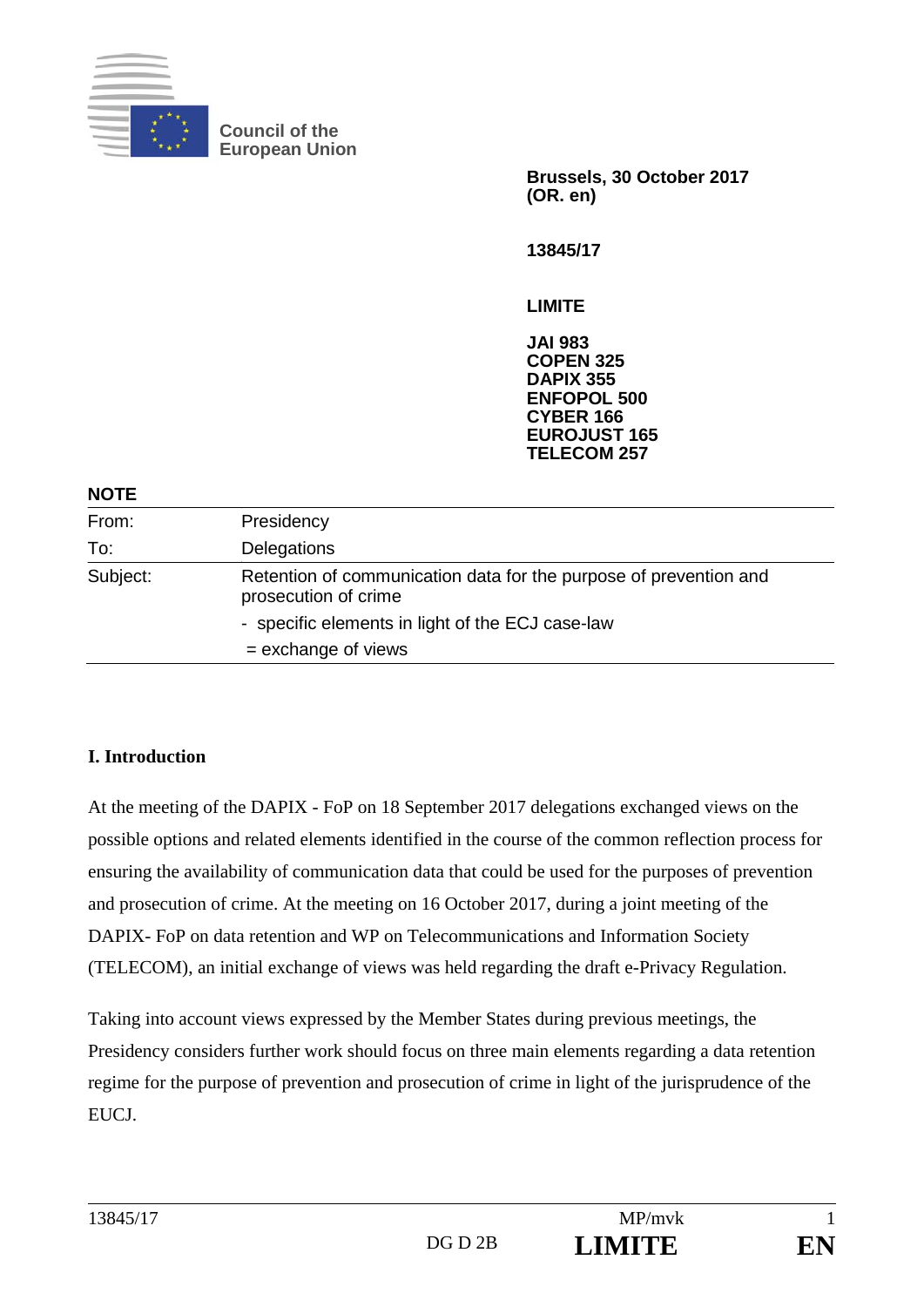1) Ensuring availability of data: in this regard, it is necessary to ensure coherence between the draft e-Privacy Regulation and retention of data for the purpose of prevention and prosecution of crime. First and foremost, the rules and obligations applicable to service providers in the context of the draft e-Privacy Regulation should not contradict the possibility for derogations on the basis of domestic or EU legislation with the purpose of retaining data for prevention and prosecution of crime. In this regard, specific attention should be paid to a better delimitation of the scope of application of the draft Regulation in light of the arguments of the Court stemming from the interpretation of the scope and structure of the current e-Privacy Directive.

2) Restricting the amount of data retained for the purpose of prevention and prosecution of crime, taking into account requirements of the jurisprudence, including further analysis of the elements identified by Europol and the EU CTC.

3) Limiting access to retained data through placing additional safeguards to restrict access to data only when strictly necessary and proportionate, including further analysis of the elements identified by the EU CTC and Europol.

On the issues related to the availability of data in the context of the draft e-Privacy Regulation, the WP TELECOM has been invited to further reflect on the issues discussed at the joint meeting on October 16. The Presidency will thereafter summarise the discussion.

**With a view to allowing for a structured exchange among delegations at the DAPIX - FoP meeting on 6 November 2017, the Presidency would like to invite delegations to:** 

**- present their views on the elements outlined below with a view to streamlining or complementing the specific elements and** 

# **- indicate whether in their opinion these elements could be considered in the context of developing a data retention framework at both the Member States and EU level.**

The outcome of the discussion will be the basis for discussions in CATS with a view to preparing the debate of the Council in December on the state of play and next steps on this file.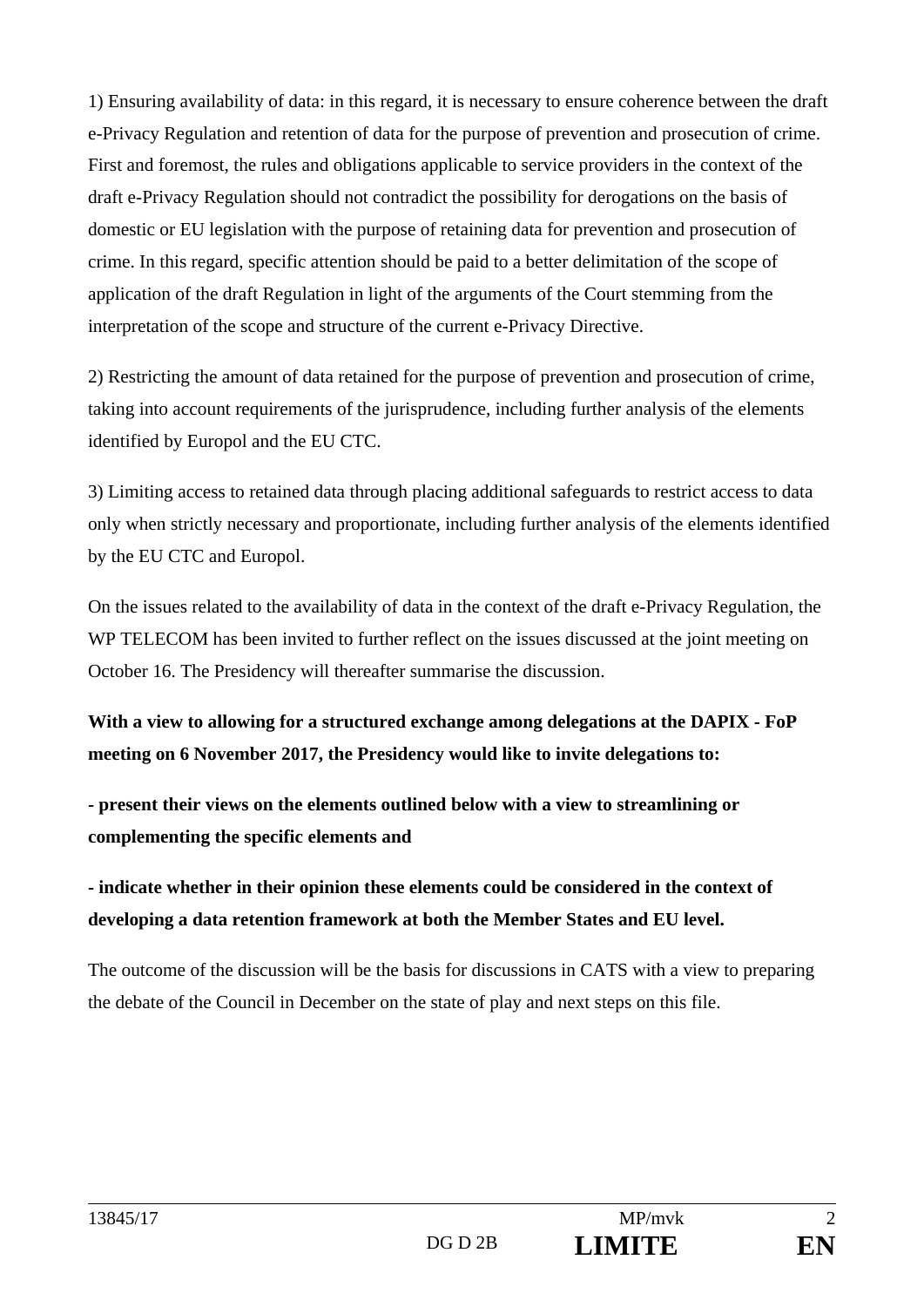## **II. Specific elements**

The concept of restricted data retention and targeted access, as presented by the EU CTC and Europol could serve as a basis for developing a data retention framework, whether at national or EU level, as a preventive measure for a mandatory storage of communication metadata for the purposes of fighting serious crime, while taking into account the ECJ requirements.

Some delegations have underlined that in principle an EU instrument on data retention would ensure a common reference framework across the EU, ensuring legal certainty and predictability of the legal framework and a level playing field for all the stakeholders concerned. However, as a minimum, Member States should be able to adopt national measures on data retention for the purpose of prevention and prosecution of crime.

As emerging from the discussions at DAPIX -FoP, a certain number of general principles and specific elements to substantiate the concepts of restricted data retention and targeted access could be considered in the context of developing a data retention framework, as identified by Europol and the EU CTC.

### **General principles**

The concepts of restricted data retention and targeted access are premised on the following general understanding:

- The Charter does not exclude limitations to the exercise of rights and freedoms laid down therein, provided such limitations fulfil the specific conditions set out in Article 52 (1) of the Charter and in particular provided they meet a strict proportionality and necessity test. It is recalled that, according to the settled case-law, a strict necessity test implies that there must not be a less intrusive measure that is equally effective to achieve the pursued objective.
- The Charter "does not prevent"<sup>1</sup> data retention legislation, but while the Court rules out general retention of data, it does not solely permits targeted data retention; therefore there are other legally possible regimes for non-general data retention.

**1**

Cf. Tele 2, para. 108.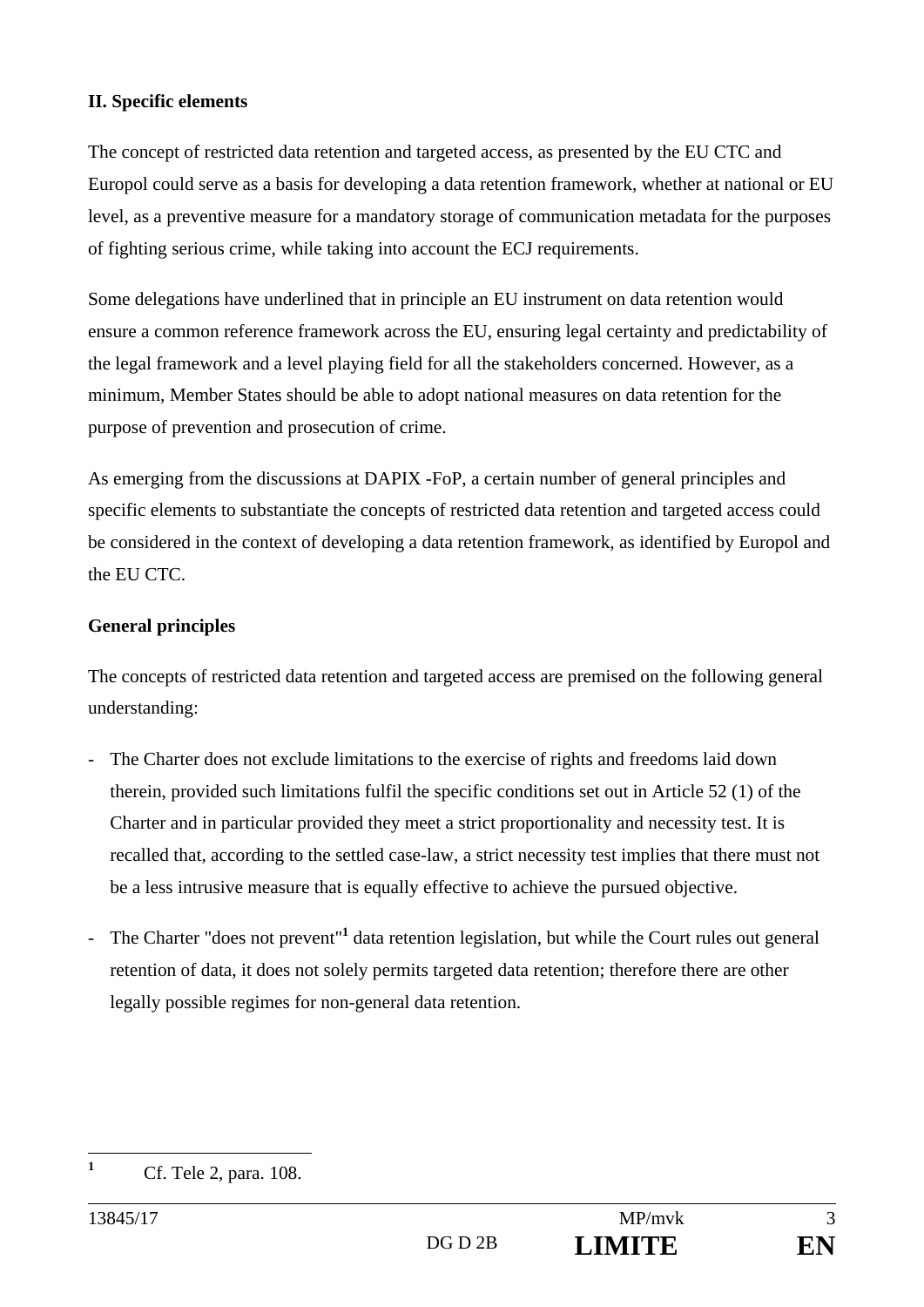- The measure has to be limited to the strictly necessary, be based on objective evidence and needs to set out clear and precise rules. The ECJ mentions that such limitation could be done by restricting data retention to (i) data pertaining to a particular time period and/or geographical area and/or a group of persons likely to be involved, in one way or another, in a serious crime, or (ii) *persons who could, for other reasons, contribute, through their data being retained, to fighting crime<sup>2</sup> .*
- The systematic storage of metadata for the purposes of fighting crime is possible, insofar as a strict proportionality and necessity test are met (as regards categories of data, means of communication, persons concerned and retention period); a connection between the data that is retained and the objective pursued must be established on the basis of objective criteria**<sup>3</sup>** .
- The potential scope of application of a restricted data retention system needs to be effective for the protection of public security interests, so that the restrictions applied would not render the measure irrelevant for the purpose pursued (i.e. public security interests).
- The proposed solution will not contain general and indiscriminate data retention measures; they have been excluded by the ECJ as they interfere "in a particularly serious manner" with the rights to respect of private life and to the protection of personal data.

A differentiated approach as regards the two levels of interference (*first level interference* - the data retention obligation for the purposes of fighting serious crime, and *second level interference* - access to and use of data stored) could be considered, while aiming at a comprehensive safeguards framework that would be compatible with the Court's requirements as a result of the cumulative effect of the specific safeguards introduced at each of the two levels of interference. Both interference levels must comply with the necessity and proportionality tests.

- Strong safeguards and limitations as regards access and use by competent authorities of the data retained assist in mitigating the overall impact of the interference of the measure, in particular by ensuring that access is granted solely to specific data needed for a particular investigation**.**  The latter should reduce the impact on individual freedoms and rights to a minimum.

 **2** Cf. Tele 2, para 106.

**<sup>3</sup>** Cf. Tele 2, para 110 and most recently PNR Canada, para 191.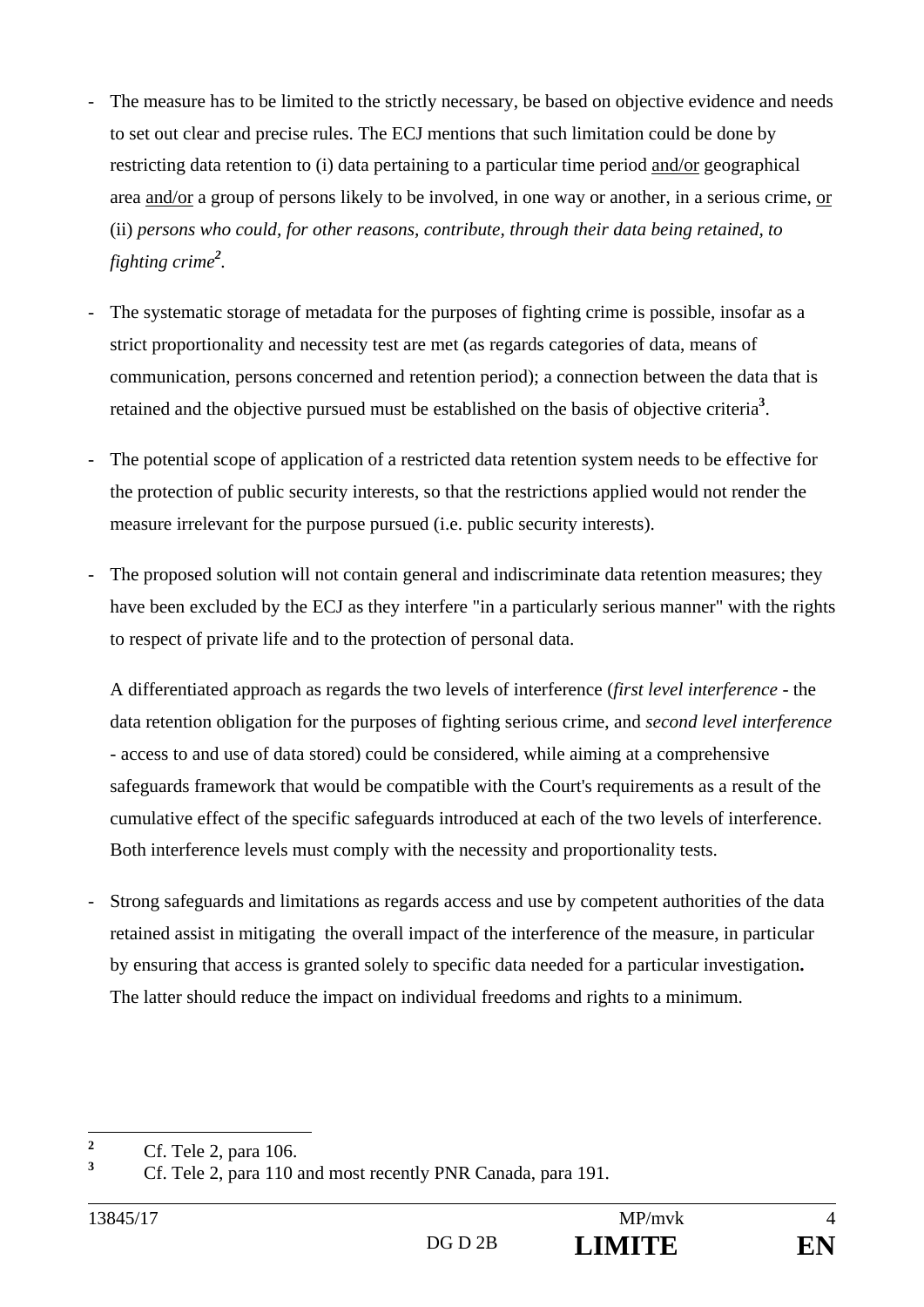#### **Level 1 interference: restricted data retention**

A certain number of specific proportionality/necessity filters could be considered in this context:

**- limiting data categories** - applying a strict necessity test for the data categories that are indispensable for retention. A "peeling off" approach by singling out data categories not even potentially relevant for the purposes of fighting crime could be envisaged. Only those data categories that are absolutely and objectively necessary to safeguard public security would be retained. It would be important to establish and demonstrate this link. The necessity test would **not**  focus on groups of persons or specific geographical areas within the territory of a Member State, to avoid possible discriminatory treatment implications. This would allow to restrict retention while corresponding to the law enforcement needs. As a basis for this assessment a matrix should be developed with different categories of metadata for which retention from a technical point of view is possible. The matrix should contain the main categories of data (e.g. content data, traffic data, location data, subscribers' data) and multi-level sub-categories. The latter differentiation should not only take into account legal and operational requirements, but should ensure that one sub-category contains solely data which can, from a technical perspective, be retained in their entirety. The objective would be to arrive at a matrix of "retainable" categories of data relevant for criminal investigations, while excluding all categories that are dispensable. The date delimitation should be future proof to allow for taking into account future technological developments.

- **renewable retention warrants** to providers operating in the territory of the MS on the basis of a strict necessity test carried out with regard to the various types of providers offering services based on their size and the type of service they offer (it may not be necessary to include all providers, as some have very specialized services) and regular threat assessments in individual MSs ;this measure could ensure that the link between the data retained and the purpose pursued is established and adjusted to the specific circumstances in each individual MS. It would therefore be possible that the retention warrants to providers would mandate retention of different types of data in the given period subject to the threat assessment.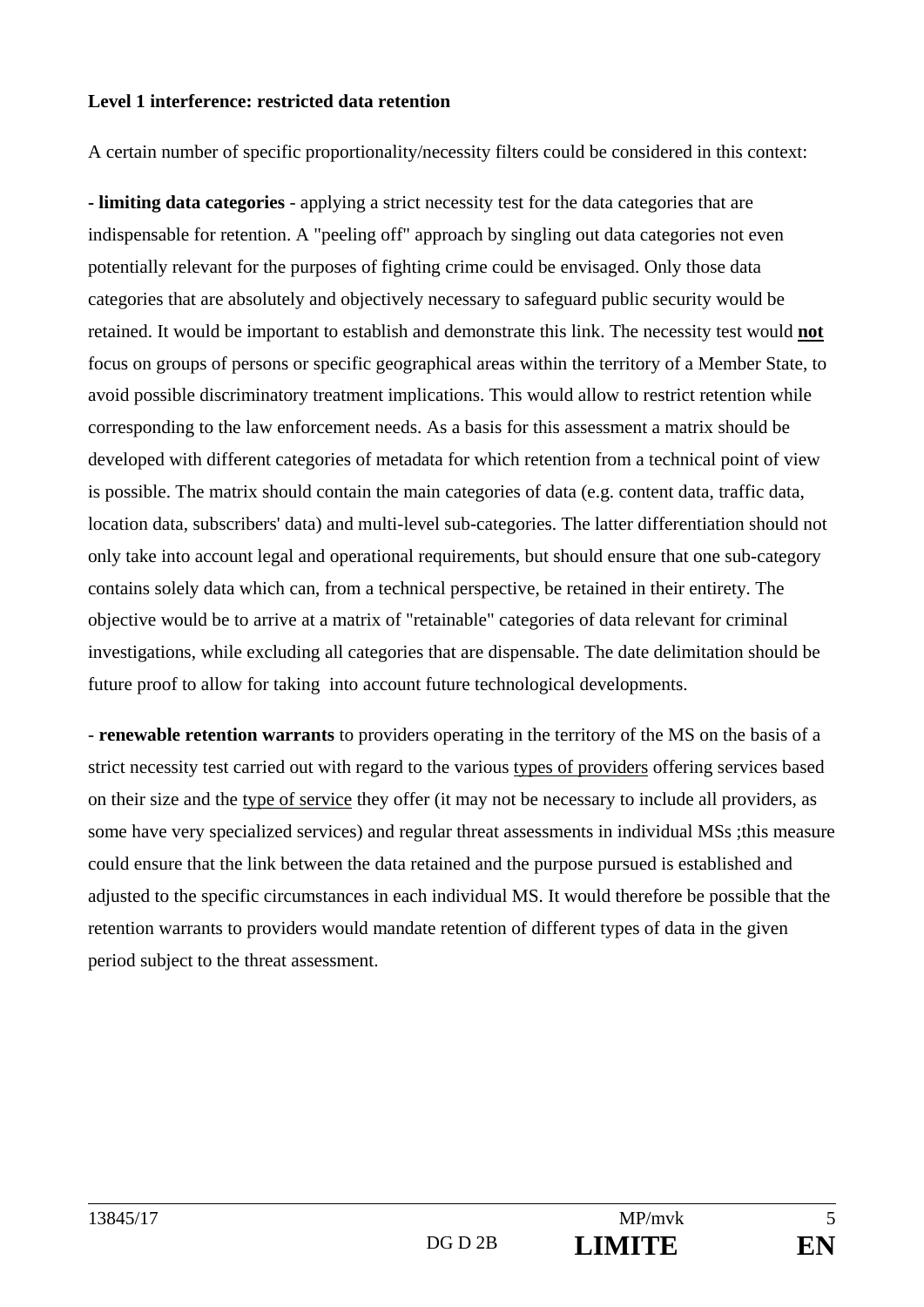**- personal scope** - it could be considered to exclude from the scope of application of the retention warrants certain categories of persons, e.g. persons subject to professional secrecy, based on an optout notification from the persons concerned; however, it might not be feasible to make these exemptions at the level of retention. In this case, exemptions could be foreseen at the access level. Furthermore the feasibility of excluding certain (categories of) service providers from the scope of the retention warrant could also be considered, taking into account the specific situation in the MSs.

**- limited storage period** - the prescribed storage period should not exceed what is strictly necessary for the purposes of prevention and prosecution of crime; to respond further to the requirement of the proportionality principle, a differentiation of the retention period across the different categories of data taking into account the sensitivity of the data concerned could be considered; irreversible erasure of the data at the end of the retention period should be prescribed unless the data is kept for business purposes.

- **storage on the territory of the Union and in encrypted fashion/pseudonymisation** - the ECJ requires "imposing minimum safeguards, so that the persons whose data has been retained have sufficient guarantees of the effective protection of their personal data against the risk of misuse**<sup>4</sup>** ". Therefore, mandating requirements for data security, e.g. storing the data in the EU<sup>5</sup> could be considered. The impact on the various business models would have to be considered, as well as the possibility to pursue broader application of certain privacy- by- design solutions, such as, for example, homomorphic encryption, which allows encrypted searches with decryption possible only on the basis of a warrant. Another option to explore would be pseudonymisation, a method where names are replaced by an alias so that data is no longer connected to a name. In contrast to anonymisation, it is possible to re-identify the data with the name of the person. Review by an independent authority of compliance with the level of protection guaranteed by EU law with respect to the protection of individuals in relation to the processing of personal data must be also ensured**<sup>6</sup>** .

 **4** Cf. tele 2, para 109.

**<sup>5</sup>** Cf. Tele 2 - para 122.

**<sup>6</sup>** Cf. Tele 2 - para 123.